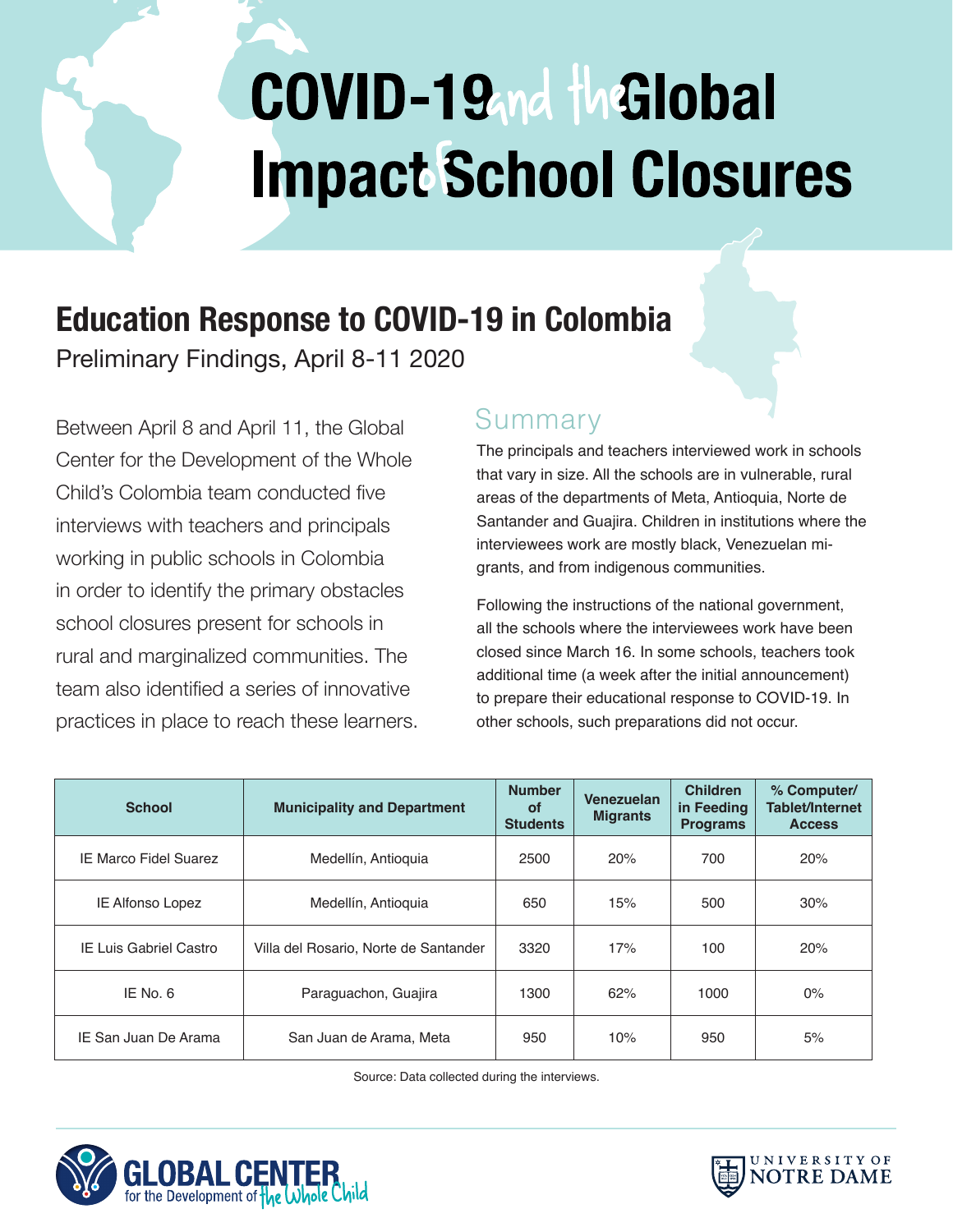### Common elements experienced in the school sector in Colombia as a result of the COVID-19 pandemic

- Teachers and principals interviewed agreed with the national government's decision to close schools in response to the pandemic. In some cases, teachers remarked that closures were the best scenario for children as schools couldn't guarantee minimum health conditions prior to the pandemic due to severe overcrowding and poor hygiene conditions (i.e., limited availability of water, soap, and sinks).
- Principals reported that the government's information was fragmented, and there were no clear closure guidelines established. One of the main problems principals faced was a lack of clarity on whether they could or could not reallocate their school's budget to meet the specific needs of their institution.
- The primary means of communicating school closures to families, principals, and teachers was through mass media (i.e., television, radio, and newspapers).
- In most communities, there is no access to radio stations to inform or educate families; therefore, the use of radio is not being considered as part of most schools' contingency plans.

#### Initial School Closures Continuity and Enrollment

- By directive of the Colombia Ministry of Education, a vacation period was advanced a couple of weeks and extended until April 21st. Currently, there is no clarity on what the next steps will be or if face-to-face instruction will resume once the vacation period has finished. Teachers surveyed hope they will be able to make up the time lost by extending the school calendar, which usually ends in November, to December.
- Negative impacts on the enrollment process are evident due to school closures as there is no digital mechanism in place to enroll new students.

#### Quality of Learning

- There is no mechanism in place to follow up on the academic progress of students. Currently, the progress is either completely interrupted or unverifiable.
- Teachers and principals believe that school closures will greatly impact the quality of student learning. They expressed hopes of being able to remediate with students once face-to-face instruction resumes. They believe that when this happens, time with students who were not able to study due to a lack of internet access or inability to obtain study guides will need to be prioritized.

Quality in education will continue to decrease until we have defeated the virus that has been killing our society for generations: **poverty**. If we continue having these levels of poverty there is no going forward. **"**

**"**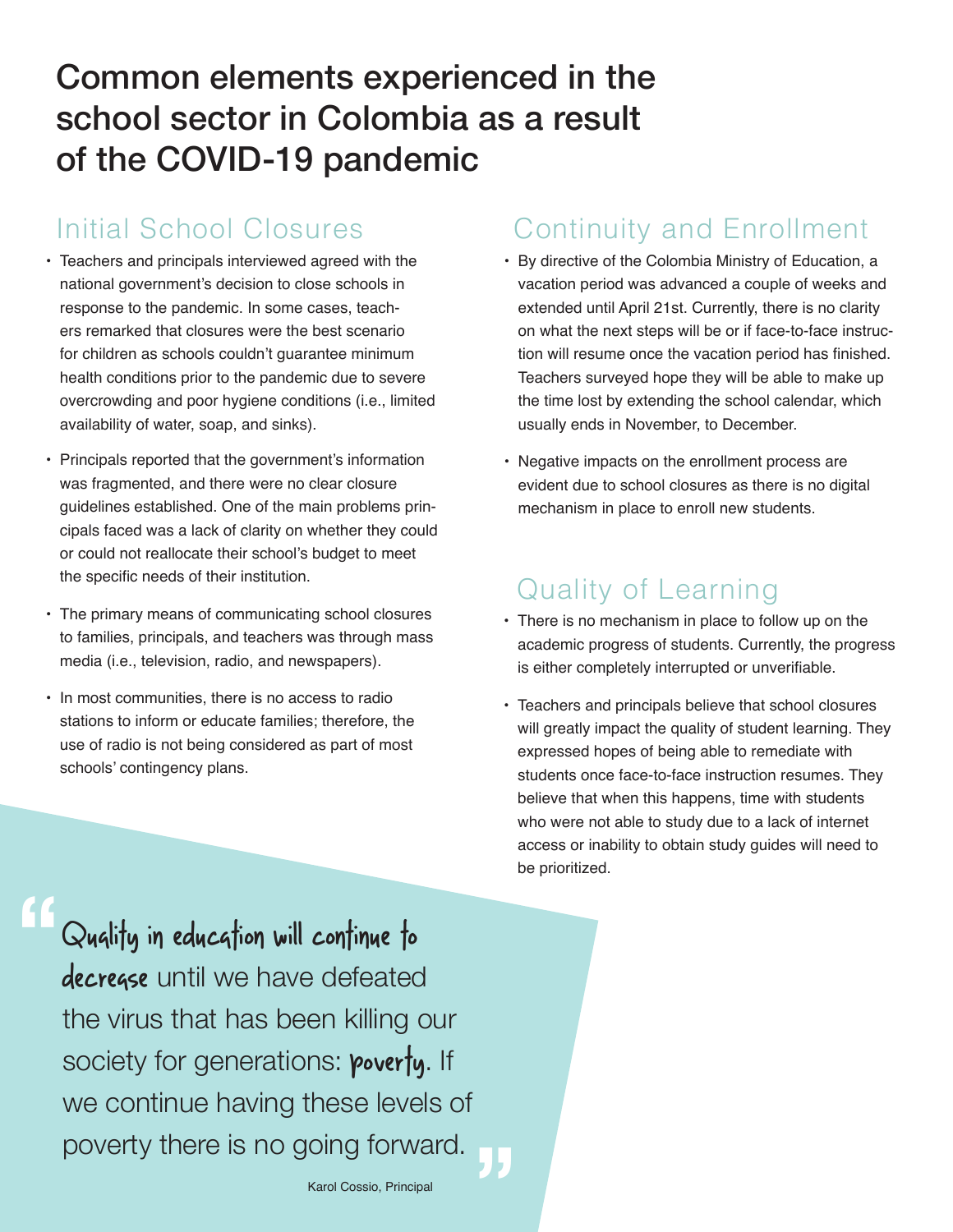Here the most important thing is life. Education is important, yes. But in the absence life and health, what is education good for? **" "**

Georgina DeLuquez, Director

#### Distance Learning Programs

- None of the schools represented in interviews have formal distance learning programs.
- There are some materials that the Ministry of Education has designed to aid learning, especially tailored for rural areas. Nonetheless, teachers and principals surveyed believe these contents are too general and don't consider local and regional particularities that are key for instruction.
- The majority of students who study in these educational institutes do not have internet access. In the most extreme cases, the lack is absolute, and in the bestcase scenario, the coverage is close to 30%. In rural areas, only 5% of the children have internet access.
- The lack is near absolute in terms of access to computers and tablets. Frequently, the only device available is an old smartphone without, or with a very limited, data plan. This inhibits parents and children from accessing any virtual platform that might be available.
- There are no strategies for the schooling of preschool children. Since these children do not have basic reading and writing skills, it is difficult for teachers to develop guides or strategies for them to continue their education. Although basic information is sent to their parents, follow-up is limited.

#### Complementary Services

- For many students, the only health coverage they have is their student insurance, which only covers them within the school premises. This implies that while at home, they are unprotected.
- The support that students have received in terms of nutrition is negligible or none. In the month since the crisis started, only one grocery shipment has been delivered to children who had prior access to the National Food Plan.
- Some of the teachers expressed concern that children who did receive food will likely have to share it with their families; consequently, the supply will last days and not weeks (as intended).

#### Teacher and Staff Support

- Teachers and principals remarked that in Colombia there is not a virtual work culture. Teachers do not have the capacity or training to implement a 100% virtual classroom.
- There is an evident lack of support for teachers and principals during the crisis (most interviewees were emotionally affected). Many of them expressed the need for psychosocial support.

The government thinks that we can just do everything virtually. You have a computer and so do I, but we cannot compare ourselves with students...they don't have these kinds of things. **" "**